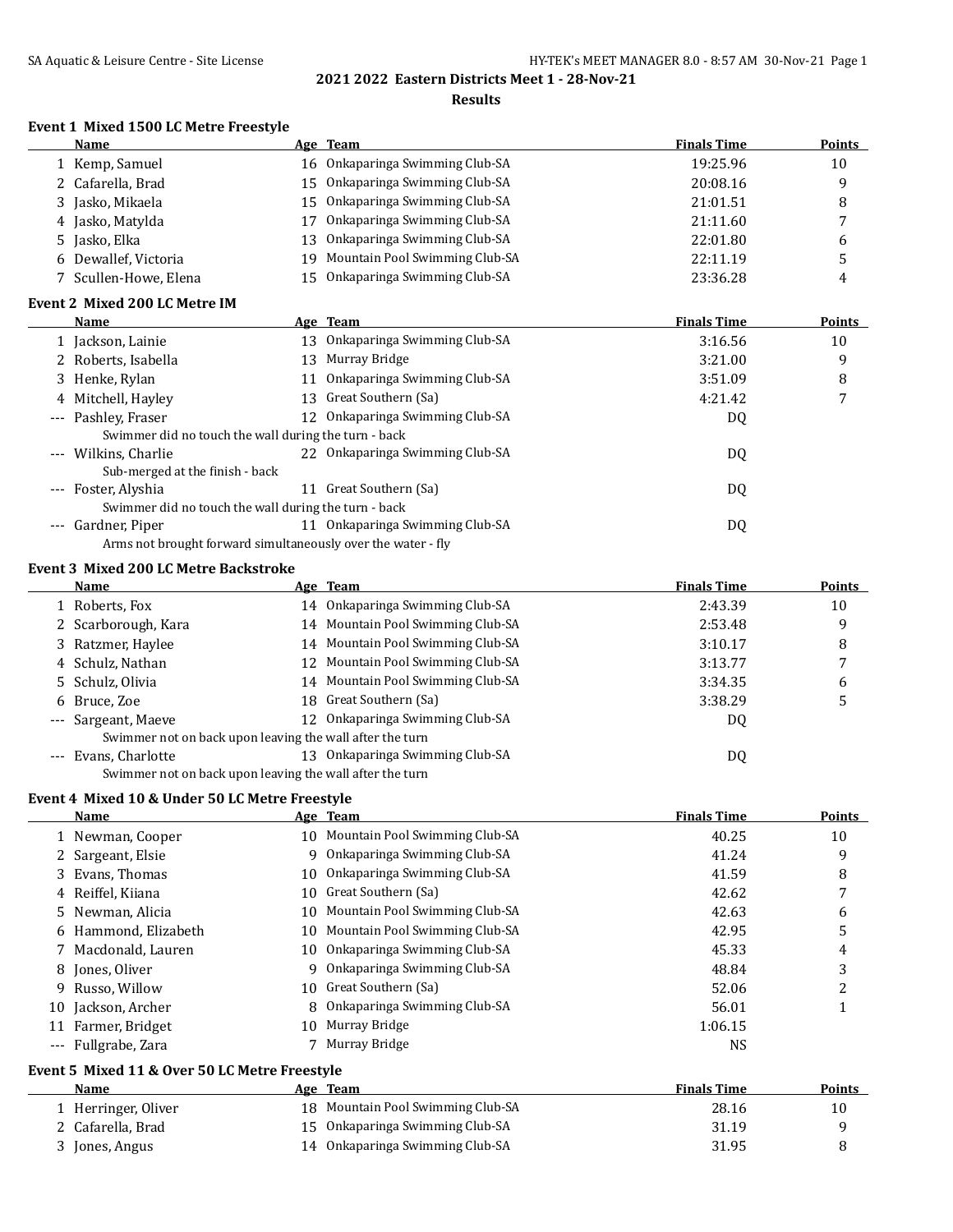#### **Results**

## **(Event 5 Mixed 11 & Over 50 LC Metre Freestyle)**

|     | Name                     |    | Age Team                       | <b>Finals Time</b> | <b>Points</b> |
|-----|--------------------------|----|--------------------------------|--------------------|---------------|
|     | 4 Mann, Kayla            | 13 | Mountain Pool Swimming Club-SA | 32.36              | 7             |
| 5   | Jasko, Matylda           | 17 | Onkaparinga Swimming Club-SA   | 32.74              | 6             |
| 6   | Obligado, Aidan          | 14 | Onkaparinga Swimming Club-SA   | 32.88              | 5             |
| 7   | Smith, Keeley            | 13 | Murray Bridge                  | 32.93              | 4             |
| 8   | Scullen-Howe, Elena      | 15 | Onkaparinga Swimming Club-SA   | 33.10              | 3             |
| 9   | Davis, Jackson           | 15 | Murray Bridge                  | 33.48              | 2             |
| 10  | Roberts, Isabella        | 13 | Murray Bridge                  | 33.60              | $\mathbf{1}$  |
| 11  | Starr, Annabelle         | 13 | Mountain Pool Swimming Club-SA | 33.69              |               |
| 12  | Bickley, Elias John Jack | 16 | Great Southern (Sa)            | 34.14              |               |
| 13  | Willett, Isabel          | 14 | Onkaparinga Swimming Club-SA   | 34.87              |               |
| 14  | Jackson, Lainie          | 13 | Onkaparinga Swimming Club-SA   | 35.11              |               |
| 15  | Davis, Riley             | 13 | Murray Bridge                  | 36.06              |               |
| 16  | Roberts, Hunter          | 12 | Onkaparinga Swimming Club-SA   | 36.72              |               |
| 17  | Macdonald, Julia         | 13 | Onkaparinga Swimming Club-SA   | 36.88              |               |
| 18  | Allsop, Corey            | 11 | Great Southern (Sa)            | 39.02              |               |
| 19  | Stubing, Oliver          | 12 | Mountain Pool Swimming Club-SA | 39.20              |               |
| 20  | Ireland, Ella            | 11 | Murray Bridge                  | 39.63              |               |
| 21  | Wilkins, Charlie         | 22 | Onkaparinga Swimming Club-SA   | 41.01              |               |
| 22  | Hudson, Isabella         | 12 | Great Southern (Sa)            | 41.95              |               |
| 23  | Bickley, Darius          | 13 | Great Southern (Sa)            | 42.94              |               |
| 24  | Russo, Miller            | 12 | Great Southern (Sa)            | 43.06              |               |
| 25  | Gardner, Piper           | 11 | Onkaparinga Swimming Club-SA   | 47.93              |               |
| 26  | Taylor, Zara             | 26 | Great Southern (Sa)            | 48.06              |               |
| 27  | Mitchell, Chloe          | 13 | Great Southern (Sa)            | 48.83              |               |
| 28  | Morgan, Bonnie           | 11 | Murray Bridge                  | 55.55              |               |
| --- | Bruce, Zoe               | 18 | Great Southern (Sa)            | <b>NS</b>          |               |
|     |                          |    |                                |                    |               |

### **Event 6 Mixed 10 & Under 100 LC Metre Backstroke**

| Name                 | Team<br>Age 1                     | <b>Finals Time</b> | <b>Points</b> |
|----------------------|-----------------------------------|--------------------|---------------|
| Smith. Grace         | 10 Great Southern (Sa)            | 1:43.59            |               |
| 2 Hammond, Elizabeth | 10 Mountain Pool Swimming Club-SA | 1:49.31            |               |

### **Event 7 Mixed 11 & Over 100 LC Metre Backstroke**

| Name               | Age Team                          | <b>Finals Time</b> | <b>Points</b> |
|--------------------|-----------------------------------|--------------------|---------------|
| 1 Mann, Kayla      | 13 Mountain Pool Swimming Club-SA | 1:23.72            | 10            |
| 2 Scarborough, Ian | 48 Mountain Pool Swimming Club-SA | 1:30.40            | 9             |
| 3 Jasko, Elka      | 13 Onkaparinga Swimming Club-SA   | 1:32.11            | 8             |
| 4 Humphries, Evie  | 13 Onkaparinga Swimming Club-SA   | 1:34.21            |               |
| 5 Fourie, Emma     | 12 Mountain Pool Swimming Club-SA | 1:35.66            | 6             |
| 6 Smith, Isabelle  | 12 Great Southern (Sa)            | 1:36.47            |               |
| 7 Sargeant, Maeve  | 12 Onkaparinga Swimming Club-SA   | 1:36.50            | 4             |
| --- Bruce, Zoe     | 18 Great Southern (Sa)            | NS                 |               |

#### **Event 8 Mixed 10 & Under 50 LC Metre Breaststroke**

| <b>Name</b>       |    | Age Team                       | <b>Finals Time</b> | <b>Points</b>  |
|-------------------|----|--------------------------------|--------------------|----------------|
| Sargeant, Elsie   | Q. | Onkaparinga Swimming Club-SA   | 57.10              | 10             |
| 2 White, Chloe    |    | 8 Murray Bridge                | 1:09.33            | q              |
| 3 Fullgrabe, Zara |    | 7 Murray Bridge                | 1:11.10            | 8              |
| 4 Russo, Willow   |    | 10 Great Southern (Sa)         | 1:18.55            | $\overline{ }$ |
| 5 Millan, Matilda |    | 10 Murray Bridge               | 1:24.44            | b              |
| 6 Jackson, Archer |    | 8 Onkaparinga Swimming Club-SA | 1:42.14            |                |
|                   |    |                                |                    |                |

#### **Event 9 Mixed 11 & Over 50 LC Metre Breaststroke**

| Name                | Team<br>Age                       | <b>Finals Time</b> | Points |
|---------------------|-----------------------------------|--------------------|--------|
| 1 Herringer, Oliver | 18 Mountain Pool Swimming Club-SA | 37.33              | 10     |
| 2 Kemp, Samuel      | 16 Onkaparinga Swimming Club-SA   | 41.62              |        |
| 3 Ratzmer, Haylee   | 14 Mountain Pool Swimming Club-SA | 44.19              |        |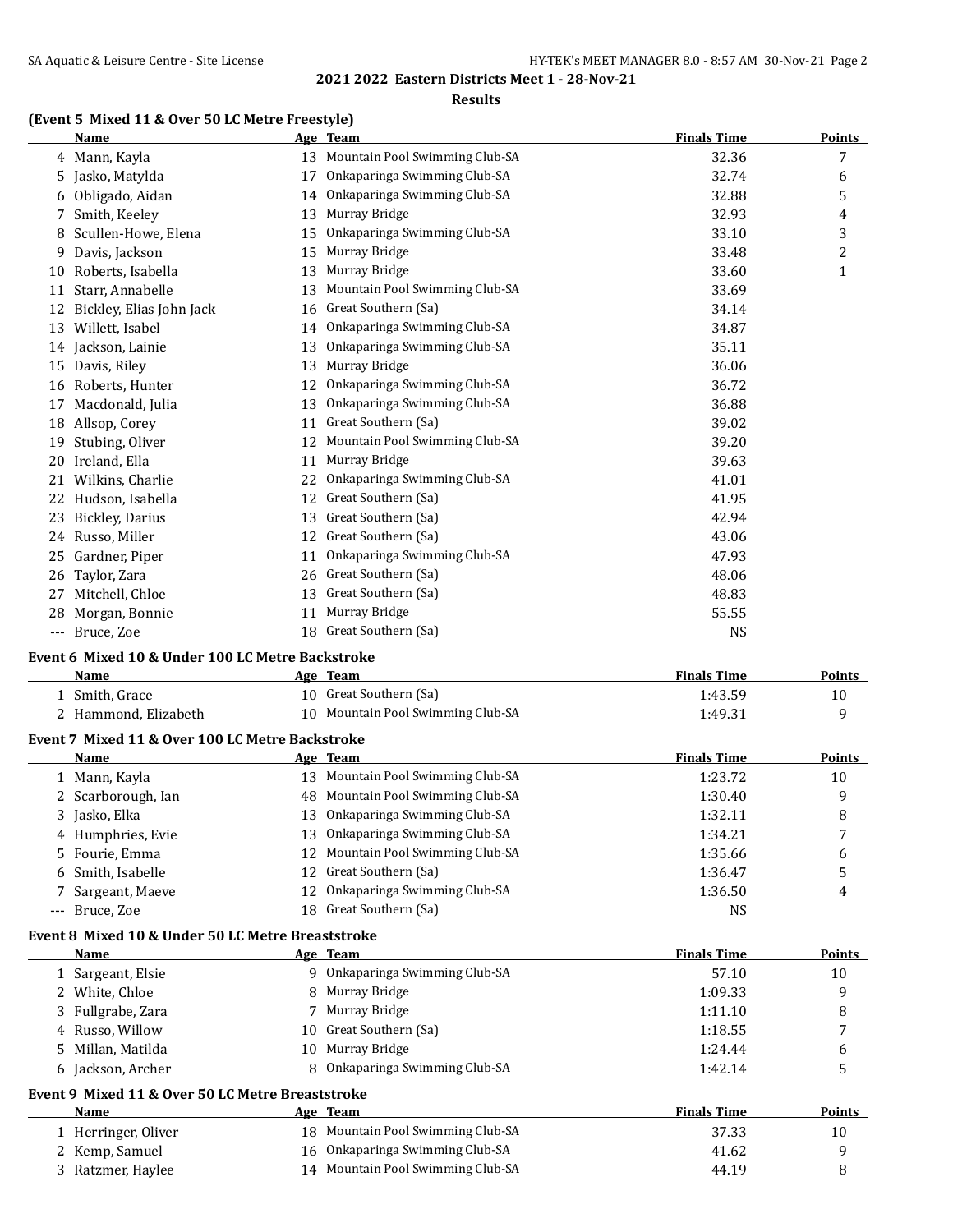$\overline{a}$ 

### **2021 2022 Eastern Districts Meet 1 - 28-Nov-21**

### **Results**

## **(Event 9 Mixed 11 & Over 50 LC Metre Breaststroke)**

|    | Name                                             |    | Age Team                          | <b>Finals Time</b> | <b>Points</b> |
|----|--------------------------------------------------|----|-----------------------------------|--------------------|---------------|
|    | 4 Roberts, Isabella                              |    | 13 Murray Bridge                  | 46.18              | 7             |
|    | 5 Schulz, Olivia                                 |    | 14 Mountain Pool Swimming Club-SA | 46.84              | 6             |
| 6  | Schellen, Kaylee                                 | 12 | Murray Bridge                     | 47.32              | 5             |
| 7. | Davis, Riley                                     | 13 | Murray Bridge                     | 48.33              | 4             |
| 8  | White, Tyler                                     | 13 | Murray Bridge                     | 48.67              | 3             |
| 9. | Humphries, Evie                                  | 13 | Onkaparinga Swimming Club-SA      | 49.49              | 2             |
| 10 | Willett, Isabel                                  | 14 | Onkaparinga Swimming Club-SA      | 49.53              | 1             |
| 11 | Bickley, Elias John Jack                         | 16 | Great Southern (Sa)               | 49.58              |               |
|    | 12 Roberts, Hunter                               | 12 | Onkaparinga Swimming Club-SA      | 49.66              |               |
|    | 13 Mugford, Miley                                | 11 | Onkaparinga Swimming Club-SA      | 51.28              |               |
|    | 14 Hudson, Isabella                              | 12 | Great Southern (Sa)               | 54.43              |               |
|    | 15 Allsop, Corey                                 | 11 | Great Southern (Sa)               | 55.57              |               |
|    | 16 Mitchell, Hayley                              | 13 | Great Southern (Sa)               | 1:01.63            |               |
|    | 17 Mitchell, Chloe                               |    | 13 Great Southern (Sa)            | 1:01.73            |               |
|    |                                                  |    |                                   |                    |               |
|    | Event 11 Mixed 11 & Over 100 LC Metre Butterfly  |    | Age Team                          | <b>Finals Time</b> |               |
|    | Name                                             |    |                                   |                    | Points        |
|    | 1 Starr, Annabelle                               |    | 13 Mountain Pool Swimming Club-SA | 1:20.07            | 10            |
|    | 2 Scarborough, Kara                              |    | 14 Mountain Pool Swimming Club-SA | 1:25.24            | 9             |
| 3. | Obligado, Aidan                                  |    | 14 Onkaparinga Swimming Club-SA   | 1:25.85            | 8             |
|    | 4 Roberts, Fox                                   |    | 14 Onkaparinga Swimming Club-SA   | 1:32.47            | 7             |
|    | 5 Humphries, Evie                                |    | 13 Onkaparinga Swimming Club-SA   | 1:39.87            | 6             |
|    | Event 12 Mixed 10 & Under 50 LC Metre Backstroke |    |                                   |                    |               |
|    | Name                                             |    | <u>Age Team</u>                   | <b>Finals Time</b> | <b>Points</b> |
|    | 1 Newman, Alicia                                 |    | 10 Mountain Pool Swimming Club-SA | 51.86              | 10            |
|    | 2 Reiffel, Kiiana                                |    | 10 Great Southern (Sa)            | 1:01.57            | 9             |
| 3  | Fullgrabe, Zara                                  |    | 7 Murray Bridge                   | 1:02.03            | 8             |
|    | 4 Jones, Oliver                                  | 9  | Onkaparinga Swimming Club-SA      | 1:07.75            | 7             |
|    | 5 Jackson, Archer                                | 8  | Onkaparinga Swimming Club-SA      | 1:19.74            | 6             |
|    | 6 Farmer, Bridget                                | 10 | Murray Bridge                     | 1:30.44            | 5             |
|    | Event 13 Mixed 11 & Over 50 LC Metre Backstroke  |    |                                   |                    |               |
|    | Name                                             |    | Age Team                          | <b>Finals Time</b> | <b>Points</b> |
|    | 1 Roberts, Fox                                   |    | 14 Onkaparinga Swimming Club-SA   | 35.45              | 10            |
|    | 2 Cafarella, Brad                                |    | 15 Onkaparinga Swimming Club-SA   | 36.96              | 9             |
|    | 3 Evans, Charlotte                               |    | 13 Onkaparinga Swimming Club-SA   | 40.94              | 8             |
|    | 4 Humphries, Evie                                |    | 13 Onkaparinga Swimming Club-SA   | 43.50              | 7             |
|    | 5 Sargeant, Maeve                                |    | 12 Onkaparinga Swimming Club-SA   | 43.63              | 6             |
|    | 6 Fourie, Emma                                   |    | 12 Mountain Pool Swimming Club-SA | 44.75              | 5             |
| 7  | Davis, Jackson                                   |    | 15 Murray Bridge                  | 47.17              | 4             |
| 8  | Ireland, Ella                                    | 11 | Murray Bridge                     | 48.97              | 3             |
| 9. | Roberts, Hunter                                  | 12 | Onkaparinga Swimming Club-SA      | 49.44              | 2             |
| 10 | Russo, Miller                                    | 12 | Great Southern (Sa)               | 49.83              | $\mathbf{1}$  |
|    | 11 Bickley, Darius                               | 13 | Great Southern (Sa)               | 49.87              |               |
|    | 12 Gardner, Piper                                | 11 | Onkaparinga Swimming Club-SA      | 49.96              |               |
|    | 13 Allsop, Corey                                 |    | 11 Great Southern (Sa)            | 51.38              |               |
|    | 14 Hudson, Isabella                              |    | 12 Great Southern (Sa)            | 53.57              |               |
|    | 15 Morgan, Bonnie                                |    | 11 Murray Bridge                  | 56.59              |               |
|    | --- Scullen-Howe, Elena                          | 15 | Onkaparinga Swimming Club-SA      | <b>NS</b>          |               |
|    | --- Bruce, Zoe                                   |    | 18 Great Southern (Sa)            | <b>NS</b>          |               |
|    |                                                  |    |                                   |                    |               |
|    | Event 14 Mixed 10 & Under 100 LC Metre Freestyle |    |                                   |                    |               |

| Name             | Age Team                          | <b>Finals Time</b> | Points |
|------------------|-----------------------------------|--------------------|--------|
| 1 Smith, Grace   | 10 Great Southern (Sa)            | 1:27.65            | 10     |
| 2 Newman, Cooper | 10 Mountain Pool Swimming Club-SA | 1:33.42            |        |
| 3 Evans, Thomas  | 10 Onkaparinga Swimming Club-SA   | 1:35.83            |        |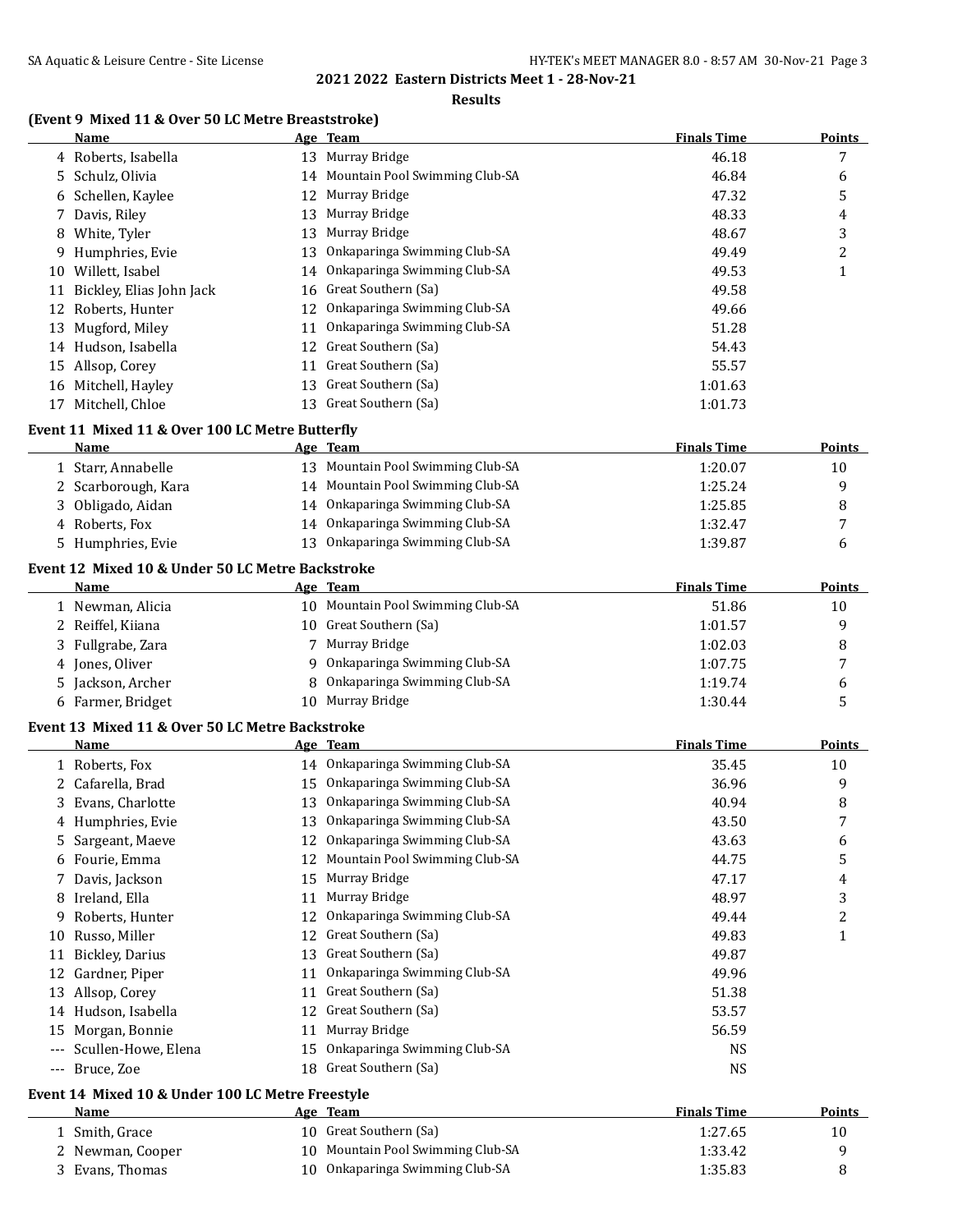**Results**

## **(Event 14 Mixed 10 & Under 100 LC Metre Freestyle)**

|    | <b>Name</b>                                     |    | Age Team                       | <b>Finals Time</b> | <b>Points</b> |
|----|-------------------------------------------------|----|--------------------------------|--------------------|---------------|
|    | 4 Sargeant, Elsie                               | q  | Onkaparinga Swimming Club-SA   | 1:43.09            | 7             |
| 5. | Millan, Matilda                                 | 10 | Murray Bridge                  | 1:57.79            | 6             |
|    | Event 15 Mixed 11 & Over 100 LC Metre Freestyle |    |                                |                    |               |
|    | Name                                            |    | Age Team                       | <b>Finals Time</b> | Points        |
|    | 1 Kemp, Samuel                                  | 16 | Onkaparinga Swimming Club-SA   | 1:04.65            | 10            |
|    | Herringer, Oliver                               | 18 | Mountain Pool Swimming Club-SA | 1:10.28            | 9             |
| 3  | Jones, Angus                                    | 14 | Onkaparinga Swimming Club-SA   | 1:11.95            | 8             |
| 4  | Mann, Kayla                                     | 13 | Mountain Pool Swimming Club-SA | 1:13.59            | 7             |
| 5  | Smith, Keeley                                   | 13 | Murray Bridge                  | 1:14.89            | 6             |
| 6  | Starr, Annabelle                                | 13 | Mountain Pool Swimming Club-SA | 1:16.10            | 5             |
| 7  | Roberts, Fox                                    | 14 | Onkaparinga Swimming Club-SA   | 1:18.12            | 4             |
| 8  | Smith, Isabelle                                 | 12 | Great Southern (Sa)            | 1:20.27            | 3             |
| 9  | Willett, Isabel                                 | 14 | Onkaparinga Swimming Club-SA   | 1:20.57            | 2             |
| 10 | Schulz, Nathan                                  | 12 | Mountain Pool Swimming Club-SA | 1:21.05            | 1             |
| 11 | Macdonald, Julia                                | 13 | Onkaparinga Swimming Club-SA   | 1:21.74            |               |
| 12 | Davis, Jackson                                  | 15 | Murray Bridge                  | 1:23.45            |               |
| 13 | Henke, Rylan                                    | 11 | Onkaparinga Swimming Club-SA   | 1:23.79            |               |
| 14 | Davis, Riley                                    | 13 | Murray Bridge                  | 1:26.56            |               |
| 15 | Foster, Alyshia                                 | 11 | Great Southern (Sa)            | 1:27.65            |               |
| 16 | Schellen, Kaylee                                | 12 | Murray Bridge                  | 1:28.88            |               |
| 17 | Gibbins, Ella                                   | 12 | Great Southern (Sa)            | 1:28.91            |               |
| 18 | White, Tyler                                    | 13 | Murray Bridge                  | 1:29.20            |               |
| 19 | Allsop, Corey                                   | 11 | Great Southern (Sa)            | 1:29.48            |               |
| 20 | Mugford, Miley                                  | 11 | Onkaparinga Swimming Club-SA   | 1:33.09            |               |
| 21 | Stubing, Oliver                                 | 12 | Mountain Pool Swimming Club-SA | 1:34.13            |               |
| 22 | Mitchell, Hayley                                | 13 | Great Southern (Sa)            | 1:45.07            |               |
| 23 | Mitchell, Chloe                                 | 13 | Great Southern (Sa)            | 1:50.76            |               |
| 24 | Taylor, Zara                                    | 26 | Great Southern (Sa)            | 1:59.04            |               |

## **Event 17 Mixed 11 & Over 50 LC Metre Butterfly**

| <b>Name</b>         |    | Age Team                          | <b>Finals Time</b> | <b>Points</b> |
|---------------------|----|-----------------------------------|--------------------|---------------|
| 1 Jasko, Matylda    |    | Onkaparinga Swimming Club-SA      | 35.39              | 10            |
| 2 Jones, Angus      |    | 14 Onkaparinga Swimming Club-SA   | 36.00              | 9             |
| 3 Starr, Annabelle  | 13 | Mountain Pool Swimming Club-SA    | 36.84              | 8             |
| 4 Scarborough, Kara |    | 14 Mountain Pool Swimming Club-SA | 37.29              |               |
| 5 Scarborough, Ian  |    | 48 Mountain Pool Swimming Club-SA | 40.20              | 6             |
| 6 Sargeant, Maeve   |    | 12 Onkaparinga Swimming Club-SA   | 46.31              | 5             |
| 7 Ireland, Ella     | 11 | Murray Bridge                     | 49.62              | 4             |
| 8 Stubing, Oliver   |    | 12 Mountain Pool Swimming Club-SA | 53.25              |               |
| 9 Gardner, Piper    |    | Onkaparinga Swimming Club-SA      | 1:00.58            |               |
| --- Cafarella, Brad |    | Onkaparinga Swimming Club-SA      | DQ                 |               |
|                     |    |                                   |                    |               |

Swimmers head did not break surface at or before 15m mark following the start or turn

### **Event 18 Mixed 200 LC Metre Freestyle**

| <b>Name</b>        |                 | Age Team                        | <b>Finals Time</b> | <b>Points</b> |
|--------------------|-----------------|---------------------------------|--------------------|---------------|
| 1 Jasko, Mikaela   |                 | 15 Onkaparinga Swimming Club-SA | 2:39.12            | 10            |
| 2 Obligado, Aidan  |                 | 14 Onkaparinga Swimming Club-SA | 2:43.58            | 9             |
| 3 Jasko, Elka      |                 | 13 Onkaparinga Swimming Club-SA | 2:47.82            | 8             |
| 4 Pashley, Fraser  | 12 <sup>1</sup> | Onkaparinga Swimming Club-SA    | 2:54.22            |               |
| 5 Macdonald, Julia |                 | 13 Onkaparinga Swimming Club-SA | 2:57.80            | 6             |
| 6 Evans, Steven    |                 | 44 Onkaparinga Swimming Club-SA | 2:59.25            | 5             |
| 7 Mugford, Miley   | 11              | Onkaparinga Swimming Club-SA    | 3:20.90            | 4             |
| 8 Wilkins, Charlie | 22              | Onkaparinga Swimming Club-SA    | 3:27.69            |               |
| 9 Sargeant, Elsie  |                 | Onkaparinga Swimming Club-SA    | 3:54.98            |               |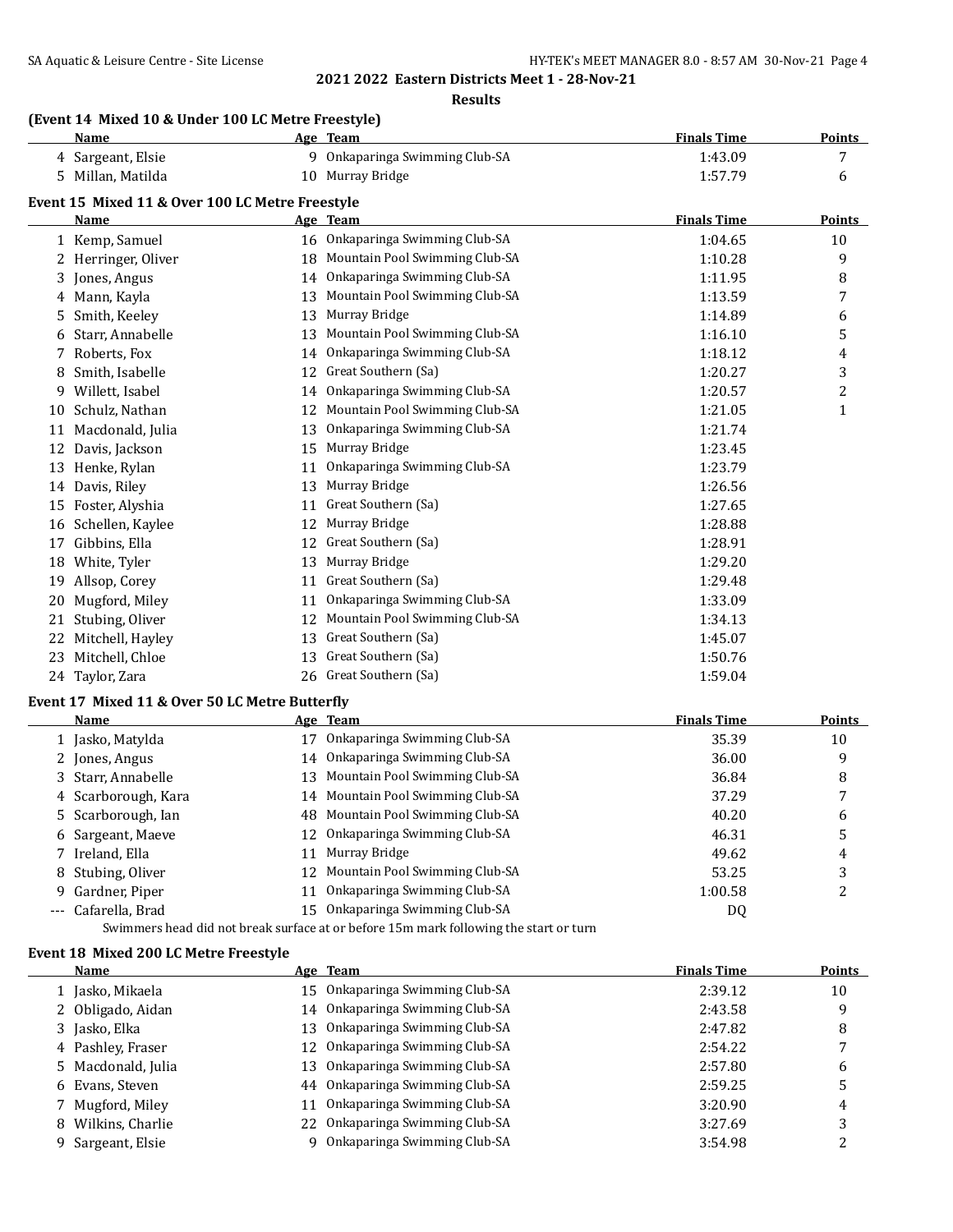**Results**

|     | <b>Event 20 Mixed 200 LC Metre Breaststroke</b><br>Name    |    | Age Team                          | <b>Finals Time</b> | Points         |
|-----|------------------------------------------------------------|----|-----------------------------------|--------------------|----------------|
|     | 1 Ratzmer, Haylee                                          |    | 14 Mountain Pool Swimming Club-SA | 3:26.50            | 10             |
|     | 2 Roberts, Isabella                                        |    | 13 Murray Bridge                  | 3:32.22            | 9              |
|     |                                                            |    |                                   |                    |                |
|     | Event 21 Mixed 10 & Under 50 LC Metre Freestyle<br>Name    |    | Age Team                          | <b>Finals Time</b> | <b>Points</b>  |
|     | 1 Smith, Grace                                             |    | 10 Great Southern (Sa)            | 38.56              | 10             |
|     | 2 Macdonald, Lauren                                        |    | 10 Onkaparinga Swimming Club-SA   | 46.66              | 9              |
|     | 3 Millan, Matilda                                          |    | 10 Murray Bridge                  | 52.98              | 8              |
|     | 4 White, Chloe                                             | 8  | Murray Bridge                     | 1:07.34            | 7              |
|     |                                                            |    |                                   |                    |                |
|     | Event 22 Mixed 11 & Over 50 LC Metre Freestyle             |    |                                   |                    |                |
|     | Name                                                       |    | Age Team                          | <b>Finals Time</b> | <b>Points</b>  |
|     | 1 Kemp, Samuel                                             |    | 16 Onkaparinga Swimming Club-SA   | 28.82              | 10             |
|     | 2 Scarborough, Kara                                        |    | 14 Mountain Pool Swimming Club-SA | 30.72              | 9              |
|     | 3 Jasko, Mikaela                                           |    | 15 Onkaparinga Swimming Club-SA   | 32.28              | 8              |
|     | 4 Evans, Charlotte                                         | 13 | Onkaparinga Swimming Club-SA      | 34.26              | 7              |
|     | 5 Smith, Isabelle                                          | 12 | Great Southern (Sa)               | 35.54              | 6              |
|     | 6 Pashley, Fraser                                          | 12 | Onkaparinga Swimming Club-SA      | 35.87              | 5              |
| 7   | Scarborough, Ian                                           | 48 | Mountain Pool Swimming Club-SA    | 37.17              | 4              |
|     | 8 Schellen, Kaylee                                         | 12 | Murray Bridge                     | 38.23              | 3              |
|     | 9 Gibbins, Ella                                            | 12 | Great Southern (Sa)               | 38.30              | $\overline{c}$ |
|     | 10 Henke, Rylan                                            | 11 | Onkaparinga Swimming Club-SA      | 38.66              | $\mathbf{1}$   |
| 11  | Mugford, Miley                                             | 11 | Onkaparinga Swimming Club-SA      | 39.87              |                |
| 12  | White, Tyler                                               | 13 | Murray Bridge                     | 40.20              |                |
|     | 13 Mitchell, Hayley                                        | 13 | Great Southern (Sa)               | 47.04              |                |
| --- | Bickley, Darius                                            | 13 | Great Southern (Sa)               | <b>NS</b>          |                |
|     | Bickley, Elias John Jack                                   |    | 16 Great Southern (Sa)            | <b>NS</b>          |                |
|     | Event 23 Mixed 10 & Under 100 LC Metre Breaststroke        |    |                                   |                    |                |
|     | Name                                                       |    | Age Team                          | <b>Finals Time</b> | <b>Points</b>  |
|     | 1 Hammond, Elizabeth                                       |    | 10 Mountain Pool Swimming Club-SA | 2:01.85            | 10             |
|     | 2 Newman, Cooper                                           |    | 10 Mountain Pool Swimming Club-SA | 2:02.09            | 9              |
|     | 3 Newman, Alicia                                           |    | 10 Mountain Pool Swimming Club-SA | 2:07.17            | 8              |
|     | 4 Russo, Willow                                            |    | 10 Great Southern (Sa)            | 2:40.24            | 7              |
|     | Event 24 Mixed 11 & Over 100 LC Metre Breaststroke         |    |                                   |                    |                |
|     | Name                                                       |    | Age Team                          | <b>Finals Time</b> | <b>Points</b>  |
|     | 1 Jones, Angus                                             |    | 14 Onkaparinga Swimming Club-SA   | 1:38.59            | 10             |
|     | 2 Mann, Kayla                                              | 13 | Mountain Pool Swimming Club-SA    | 1:44.85            | 9              |
| 3   | Wilkins, Charlie                                           | 22 | Onkaparinga Swimming Club-SA      | 1:51.04            | 8              |
|     |                                                            | 13 | Murray Bridge                     |                    |                |
|     | 4 Davis, Riley                                             |    | Onkaparinga Swimming Club-SA      | 1:51.36            | 7              |
|     | 5 Roberts, Hunter                                          | 12 |                                   | 1:52.18            | 6              |
|     | 6 Macdonald, Julia                                         | 13 | Onkaparinga Swimming Club-SA      | 1:53.83            | 5              |
| 7   | Bickley, Elias John Jack                                   | 16 | Great Southern (Sa)               | 1:56.05            | 4              |
| 8   | Fourie, Emma                                               | 12 | Mountain Pool Swimming Club-SA    | 1:56.98            | 3              |
| 9   | Schulz, Nathan                                             | 12 | Mountain Pool Swimming Club-SA    | 1:58.42            | 2              |
|     | 10 Ireland, Ella                                           | 11 | Murray Bridge                     | 2:00.92            | $\mathbf{1}$   |
| 11  | Hudson, Isabella                                           | 12 | Great Southern (Sa)               | 2:03.16            |                |
| 12  | Taylor, Zara                                               |    | 26 Great Southern (Sa)            | 2:48.41            |                |
|     | --- Russo, Miller                                          |    | 12 Great Southern (Sa)            | DQ                 |                |
|     | Executed more than one butterfly kick at the start or turn |    |                                   |                    |                |
|     | Event 25 Mixed 400 LC Metre Freestyle                      |    |                                   |                    |                |

# **Name Age Team Age Team Finals Time Points** 1 Smith, Keeley 13 Murray Bridge 5:43.20 5:43.20 10 2 Schulz, Olivia 14 Mountain Pool Swimming Club-SA 5:57.77 9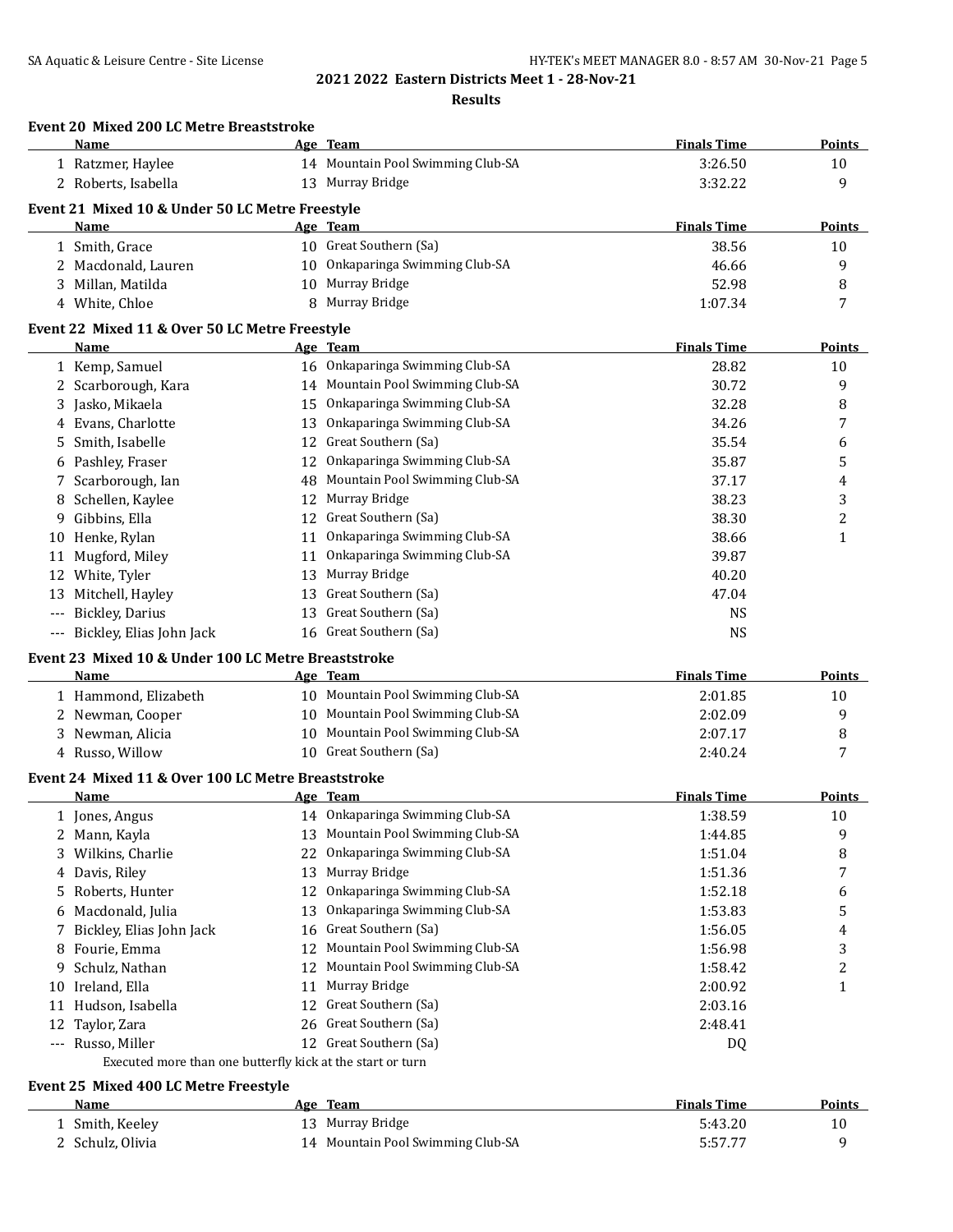**Results**

|    | (Event 25 Mixed 400 LC Metre Freestyle)<br>Name         | Age Team                          | <b>Finals Time</b> | <b>Points</b> |
|----|---------------------------------------------------------|-----------------------------------|--------------------|---------------|
|    | --- Pashley, Fraser                                     | 12 Onkaparinga Swimming Club-SA   | DQ                 |               |
|    | False start                                             |                                   |                    |               |
|    | Event 27 Mixed 10 & Under 50 LC Metre Backstroke        |                                   |                    |               |
|    | Name                                                    | Age Team                          | <b>Finals Time</b> | <b>Points</b> |
|    | 1 Evans, Thomas                                         | 10 Onkaparinga Swimming Club-SA   | 54.01              | 10            |
|    | 2 Russo, Willow                                         | 10 Great Southern (Sa)            | 1:01.52            | 9             |
| 3  | Millan, Matilda                                         | 10 Murray Bridge                  | 1:06.93            | 8             |
|    | 4 White, Chloe                                          | 8 Murray Bridge                   | 1:20.63            | 7             |
|    | Event 28 Mixed 11 & Over 50 LC Metre Backstroke         |                                   |                    |               |
|    | Name                                                    | Age Team                          | <b>Finals Time</b> | Points        |
|    | 1 Jasko, Matylda                                        | 17 Onkaparinga Swimming Club-SA   | 37.56              | 10            |
|    | 2 Jasko, Mikaela                                        | 15 Onkaparinga Swimming Club-SA   | 39.45              | 9             |
| 3  | Jackson, Lainie                                         | 13 Onkaparinga Swimming Club-SA   | 42.77              | 8             |
|    | 4 Ratzmer, Haylee                                       | 14 Mountain Pool Swimming Club-SA | 43.24              | 7             |
| 5  | Obligado, Aidan                                         | 14 Onkaparinga Swimming Club-SA   | 43.36              | 6             |
|    | Scarborough, Ian                                        | 48 Mountain Pool Swimming Club-SA | 43.54              | 5             |
|    | Smith, Keeley                                           | 13 Murray Bridge                  | 44.18              | 4             |
| 8  | Jasko, Elka                                             | 13 Onkaparinga Swimming Club-SA   | 45.00              | 3             |
| 9  | Smith, Isabelle                                         | 12 Great Southern (Sa)            | 45.17              | 2             |
| 10 | Foster, Alyshia                                         | 11 Great Southern (Sa)            | 46.23              | $\mathbf{1}$  |
| 11 | Willett, Isabel                                         | 14 Onkaparinga Swimming Club-SA   | 46.37              |               |
|    | 12 Gibbins, Ella                                        | 12 Great Southern (Sa)            | 50.47              |               |
|    | 13 Mitchell, Chloe                                      | 13 Great Southern (Sa)            | 1:06.48            |               |
|    | --- Bickley, Darius                                     | 13 Great Southern (Sa)            | <b>NS</b>          |               |
|    |                                                         |                                   |                    |               |
|    | Event 29 Mixed 10 & Under 50 LC Metre Butterfly<br>Name | Age Team                          | <b>Finals Time</b> | Points        |
|    | 1 Smith, Grace                                          | 10 Great Southern (Sa)            | 51.47              | 10            |
|    |                                                         | 10 Mountain Pool Swimming Club-SA |                    |               |
|    | 2 Newman, Cooper                                        |                                   | 56.43              | 9             |
|    | 3 Macdonald, Lauren                                     | 10 Onkaparinga Swimming Club-SA   | 56.62              | 8             |
|    | Event 30 Mixed 11 & Over 50 LC Metre Butterfly          |                                   |                    |               |
|    | Name                                                    | Age Team                          | <b>Finals Time</b> | Points        |
|    | 1 Jackson, Lainie                                       | 13 Onkaparinga Swimming Club-SA   | 43.46              | 10            |
|    | 2 Schulz, Olivia                                        | 14 Mountain Pool Swimming Club-SA | 45.31              | 9             |
|    | 3 Fourie, Emma                                          | 12 Mountain Pool Swimming Club-SA | 46.28              | 8             |
|    | 4 Schellen, Kaylee                                      | 12 Murray Bridge                  | 46.66              | 7             |
|    | 5 Henke, Rylan                                          | 11 Onkaparinga Swimming Club-SA   | 46.88              | 6             |
|    | Event 31 Mixed 11 & Over 50 LC Metre Breaststroke       |                                   |                    |               |
|    | <b>Name</b>                                             | Age Team                          | <b>Finals Time</b> | <b>Points</b> |
|    | 1 White, Tyler                                          | 13 Murray Bridge                  | 49.88              | 10            |
|    |                                                         |                                   |                    |               |
|    | 2 Foster, Alyshia                                       | 11 Great Southern (Sa)            | 51.43              | 9             |
|    | 3 Schulz, Nathan                                        | 12 Mountain Pool Swimming Club-SA | 53.95              | 8             |
|    | 4 Stubing, Oliver                                       | 12 Mountain Pool Swimming Club-SA | 57.80              | 7             |
|    | --- Russo, Miller                                       | 12 Great Southern (Sa)            | DQ                 |               |
|    | Hands not pushed forward together from the breast       |                                   |                    |               |
|    | Event 32 Mixed 10 & Under 50 LC Metre Breaststroke      |                                   |                    |               |
|    | Name                                                    | Age Team                          | <b>Finals Time</b> | <b>Points</b> |
|    | 1 Hammond, Elizabeth                                    | 10 Mountain Pool Swimming Club-SA | 56.44              | 10            |
|    | 2 Newman, Alicia                                        | 10 Mountain Pool Swimming Club-SA | 59.32              | 9             |
|    | 3 Reiffel, Kiiana                                       | 10 Great Southern (Sa)            | 1:00.94            | 8             |
| 4  | Evans, Thomas                                           | 10 Onkaparinga Swimming Club-SA   | 1:06.82            | 7             |